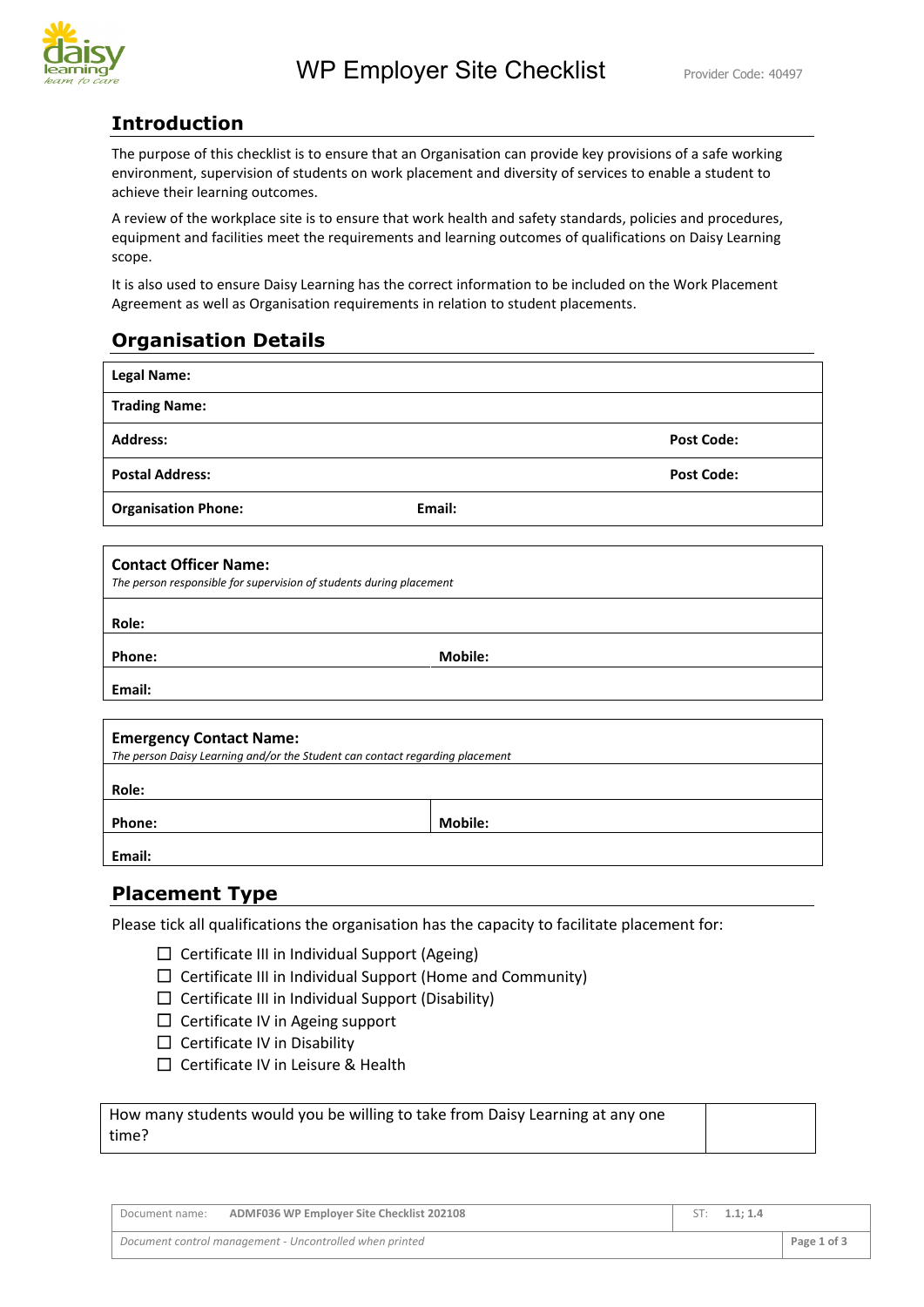

## **Checklist**

*Tick the relevant boxes and provide comments as applicable. A combination of discussion and observation is required to complete this checklist*

| SECTION 1 - Requirements essential for student Work Placement                                                                                                                            |                                                                                                          |   | <b>DAISY</b><br><b>CHECK</b> |
|------------------------------------------------------------------------------------------------------------------------------------------------------------------------------------------|----------------------------------------------------------------------------------------------------------|---|------------------------------|
| Does the organisation have sufficient staff who are qualified to "sign off" on the student's<br>competency at completing practical skills.                                               |                                                                                                          |   |                              |
| community/health services sector.                                                                                                                                                        | Supervising staff must have equal or higher-level qualifications and must have current experience in the | П |                              |
| Organisation able to offer diversity of working areas for the student to demonstrate<br>competency in required tasks.                                                                    |                                                                                                          |   |                              |
| Organisation is aware that Daisy Learning assessors may need to carry out site visits (at<br>prearranged dates and times) and supervisors will be available to discuss student progress. |                                                                                                          |   |                              |
| Induction / orientation provided prior to the students commencing vocational placement.                                                                                                  |                                                                                                          |   |                              |
| Students will be able to provide (assisted) support for at least 3 individual clients throughout<br>their work placement.                                                                |                                                                                                          |   |                              |
| Equipment is available for student to perform relevant tasks.                                                                                                                            |                                                                                                          |   |                              |
| Work health & safety standards                                                                                                                                                           | Incident reporting procedures                                                                            |   |                              |
| Verbally verified by Organisation                                                                                                                                                        | Instructions / training for equipment operation                                                          |   |                              |
| Policies / procedures in place<br><b>Infection Control</b>                                                                                                                               |                                                                                                          |   |                              |
| Standard & additional precautions used<br>□                                                                                                                                              |                                                                                                          |   |                              |
| Hand washing/ personal hygiene facilities sufficient<br>$\overline{\phantom{a}}$                                                                                                         |                                                                                                          |   |                              |
| Waste management in place                                                                                                                                                                |                                                                                                          |   |                              |

| <b>SECTION 2 - Organisation Requirements</b>                                                                                                                                                                                                                                                                                                   |                       |                                      |            |                              |             |
|------------------------------------------------------------------------------------------------------------------------------------------------------------------------------------------------------------------------------------------------------------------------------------------------------------------------------------------------|-----------------------|--------------------------------------|------------|------------------------------|-------------|
| Prior to placement, do you require:                                                                                                                                                                                                                                                                                                            | $\Box$ Police Check   |                                      | ப          | <b>Statutory Declaration</b> |             |
|                                                                                                                                                                                                                                                                                                                                                | <b>Blue Card</b><br>□ |                                      |            | Influenza Vaccination        |             |
|                                                                                                                                                                                                                                                                                                                                                |                       | NDIS Workers Screening Card          |            | Full COVID-19 vaccination    |             |
| Please make notes if you wish to clarify further:                                                                                                                                                                                                                                                                                              |                       |                                      |            |                              |             |
| What process would you like students to take leading up to placement?<br>For example: Would you like them to contact you prior to starting for an informal interview? When is orientation?<br>When will they receive their roster, i.e. will it be given to them prior to starting? Where would you like them to<br>report on their first day? |                       |                                      |            |                              |             |
| Daisy Learning will provide students with a name                                                                                                                                                                                                                                                                                               |                       | Daisy Learning shirt                 | $\Box$ Yes | п<br><b>No</b>               |             |
| badge with Daisy Learning logo and a Daisy                                                                                                                                                                                                                                                                                                     |                       | Daisy Learning name badge $\Box$ Yes |            | $\Box$ No                    |             |
| Learning polo shirt to wear at work placement if<br>this suits the organisation. Please let us know your                                                                                                                                                                                                                                       |                       | Other (please specify):              |            |                              |             |
| preferences.                                                                                                                                                                                                                                                                                                                                   |                       |                                      |            |                              |             |
| ADMF036 WP Employer Site Checklist 202108<br>Document name:                                                                                                                                                                                                                                                                                    |                       |                                      |            | 1.1; 1.4<br>ST:              |             |
| Document control management - Uncontrolled when printed                                                                                                                                                                                                                                                                                        |                       |                                      |            |                              | Page 2 of 3 |